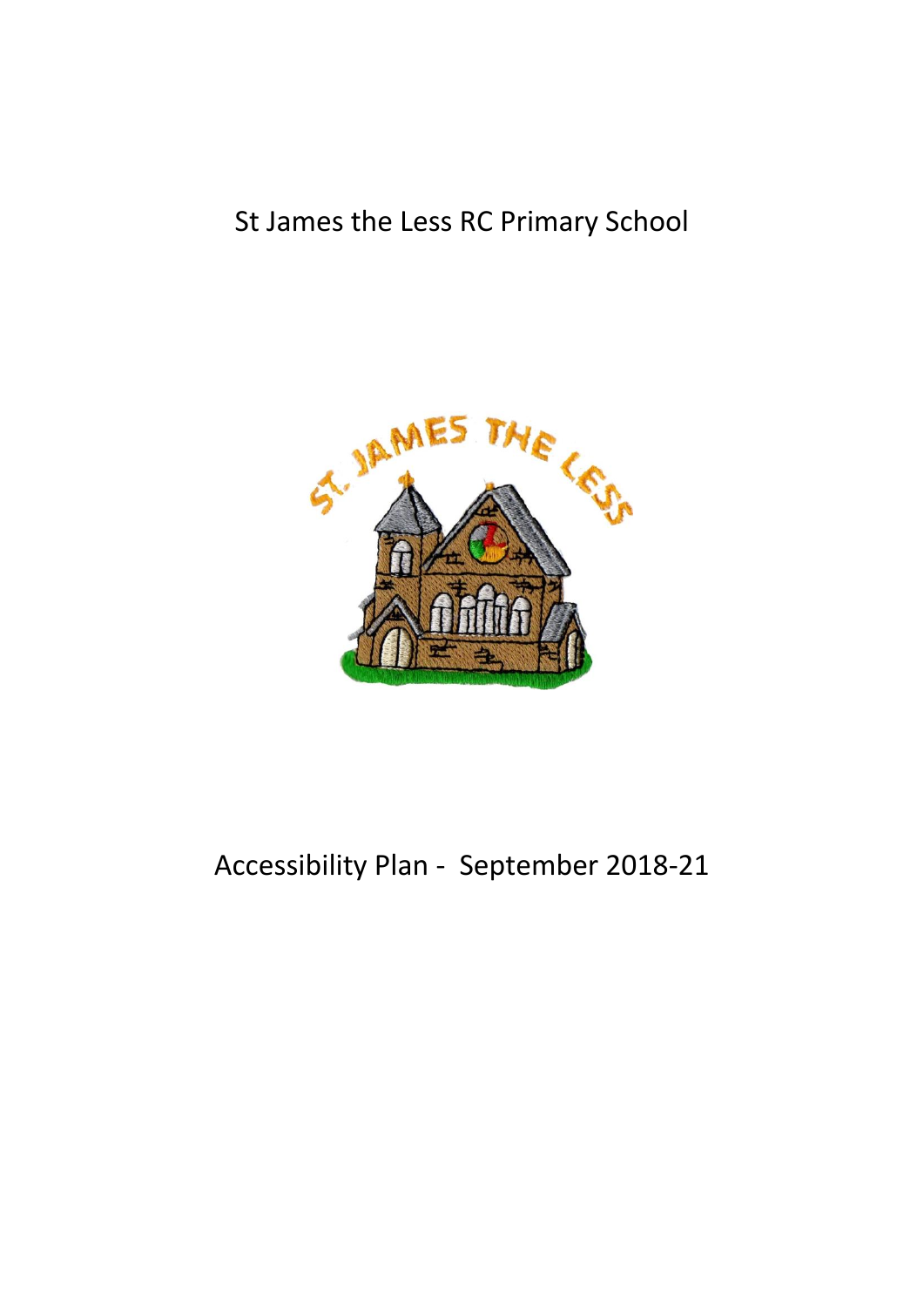#### **Purpose of the Plan**

The purpose of this plan is to show how St James the Less RC Primary School intends to secure appropriate access to the school for disabled pupils.

At St James the Less RC Primary School our values reflect our commitment to a school where there are high expectations of everyone. Children are provided with high quality learning opportunities so that each child attains and achieves all that they are able to. Everyone in our school is important and included. We promote an ethos of care and trust where every member of our school community feels that they truly belong and are valued. We work hard to ensure there are no invisible children here, recognising everyone's uniqueness and success. We recognise learning in all its forms and are committed to nurturing lifelong learners. We are a safe school, committed to improving children's confidence and self-esteem. We know that safe and happy children achieve.

# **Our Mission Statement**



#### **Legal Background**

This Accessibility Plan is drawn up in compliance with current legislation and requirements as specified in Schedule 10, relating to Disability, of the Equality Act 2010. School Governors are accountable for ensuring the implementation, review and reporting of progress of the Accessibility Plan over a prescribed period.

The Equality Act 2010 replaced all existing equality legislation, including the Disability Discrimination Act. The effect of the law is the same as in the past, meaning that "schools cannot unlawfully discriminate against pupils because of sex, race, disability, religion or belief and sexual orientation".

# **Definition of Disability**

According to the Equality Act 2010 a person has a disability if:

• He or she has a physical or mental impairment, **and**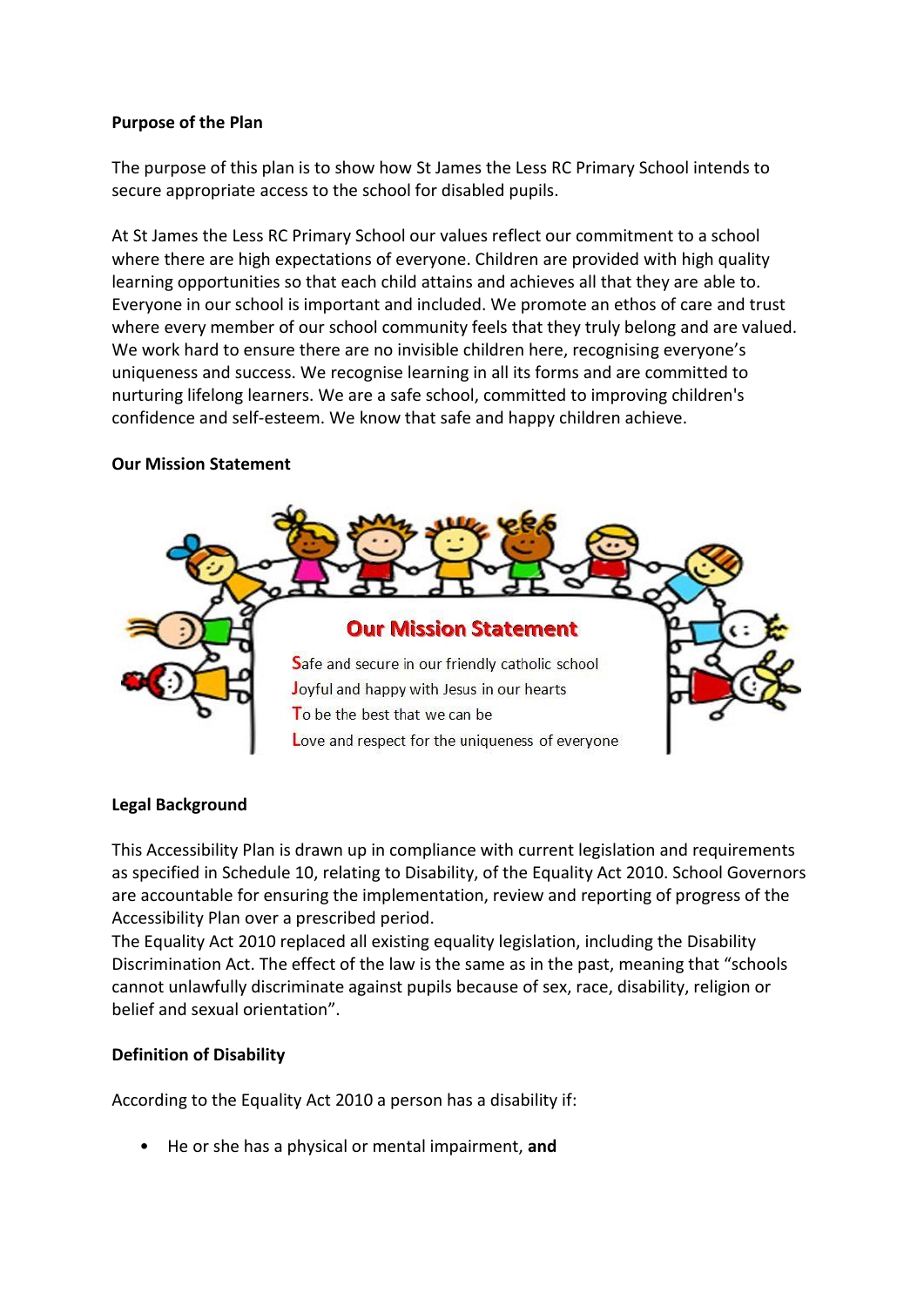• The impairment has a substantial and long-term adverse effect on his or her ability to carry out normal day-to-day activities.

This plan sets out the proposals of the Governing Body of the school to secure appropriate access to education for disabled pupils in the three required key areas of; curriculum, environment and information;

- increasing the extent to which disabled pupils can participate in the school curriculum, which includes teaching and learning and the wider curriculum of the school, such as participation in after school clubs, leisure and cultural activities or school visits;
- improving the environment of the school to increase the extent to which disabled pupils can take advantage of education and associated services, which includes improvements to the physical environment of the school and physical aids to access education. improving the delivery to disabled pupils of information, which is provided in writing for pupils who are not disabled. eg. handouts, timetables, textbooks and information about school events. The information should take account of the pupils` disabilities and the preferred format of pupils and parents and be made available within a reasonable timeframe.

St James the Less RC Primary School aims to treat all stakeholders, including pupils, prospective pupils, staff, governors and other members of the school community favourably and, wherever possible, takes reasonable steps to avoid placing anyone at a substantial disadvantage. The school aims to work closely with disabled pupils, their families and any relevant outside agencies in order to remove or minimise any potential barriers to learning, which puts them at a disadvantage, but allows them to learn, achieve and participate fully in school life. The school is active in promoting positive attitudes to disabled people in the school and in planning to increase access to education for all disabled pupils. As part of the school's continued communication with parents, carers and other stakeholders we continually look at ways to improve accessibility through information analysis and parental discussions.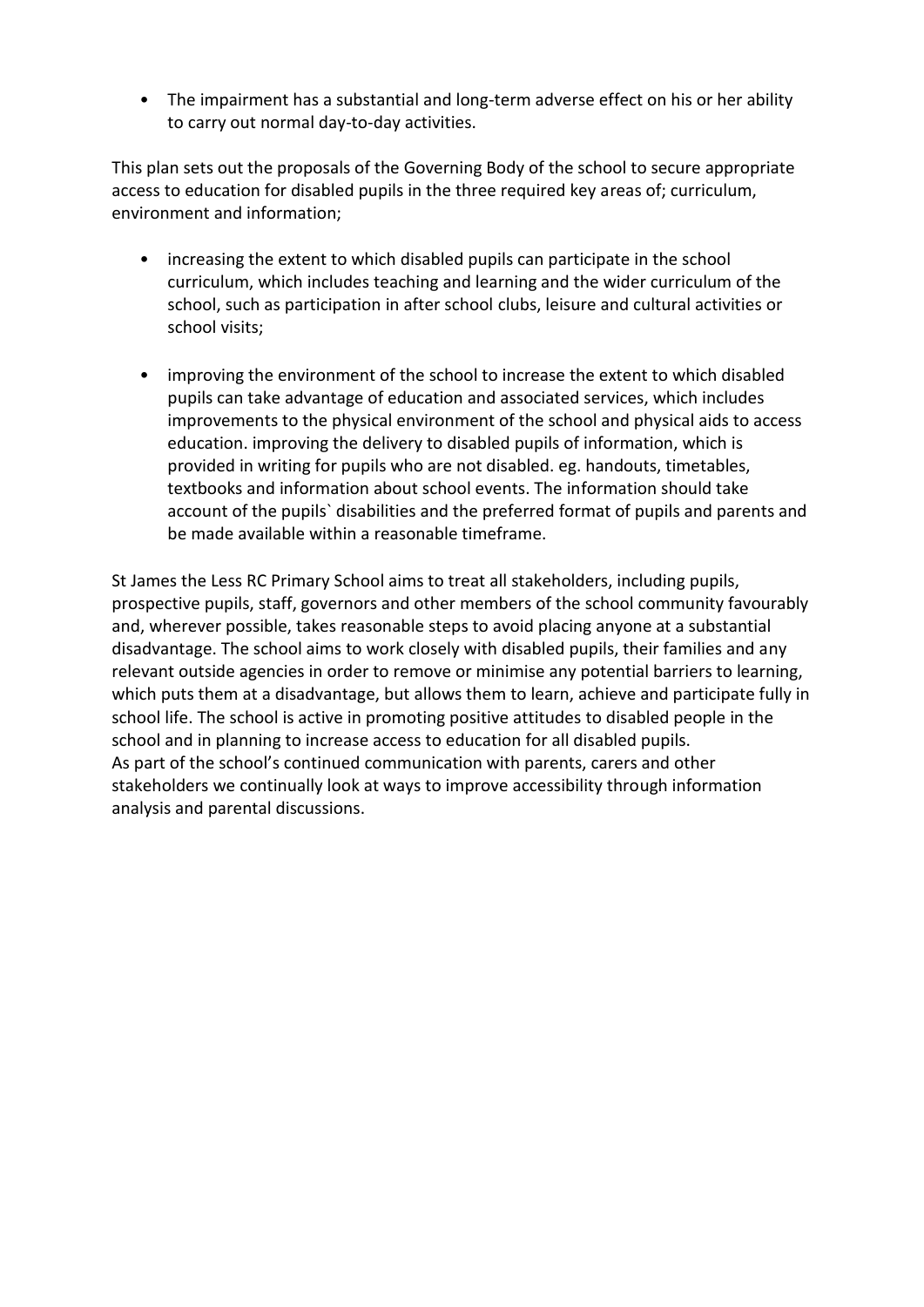# **Contextual Information**

The whole of the school building and playgrounds are accessible for wheelchair users. St James the Less is a single storey building with a raised elevation in the junior classes which are connected via a long ramp. The only part of the school grounds not accessible for wheel chair access is the top embankment – Adventure and Discovery Land. The playgrounds are fully suitable and accessible for PE lessons should this be required.

School has designated disabled parking which is solely for the use of disabled children, however, school will always make reasonable adjustments on an individual basis and are able to reserve spaces if required. A disabled toilet is available and located by the offices.

### **The Current Range of Disabilities within this school**

The school has children with a limited range of disabilities which include Autistic Spectrum Disorder, ADHDH, visual impairment and significant medical needs. When children enter school with specific disabilities, the school contacts the LA professionals for assessments, support and guidance for the school and parents.

We have some children who have asthma and all staff are aware of these children (lists displayed in classrooms and a copy kept in register). Inhalers are kept in the classrooms. Some children have allergies or food intolerances, and these are included in the 'children with medical needs' details in classrooms, staffroom and the main office.

All medical information is collated and available to staff from the school office. We have competent First Aiders who hold current First Aid certificates and staff trained in paediatric first aid.

All medication is kept in the fridge in the school staffroom which has easy access for First Aiders and staff members. Administration of Medicines consent forms are filled in by parents outlining the illness and amount and time of medication. All medication that is given is recorded.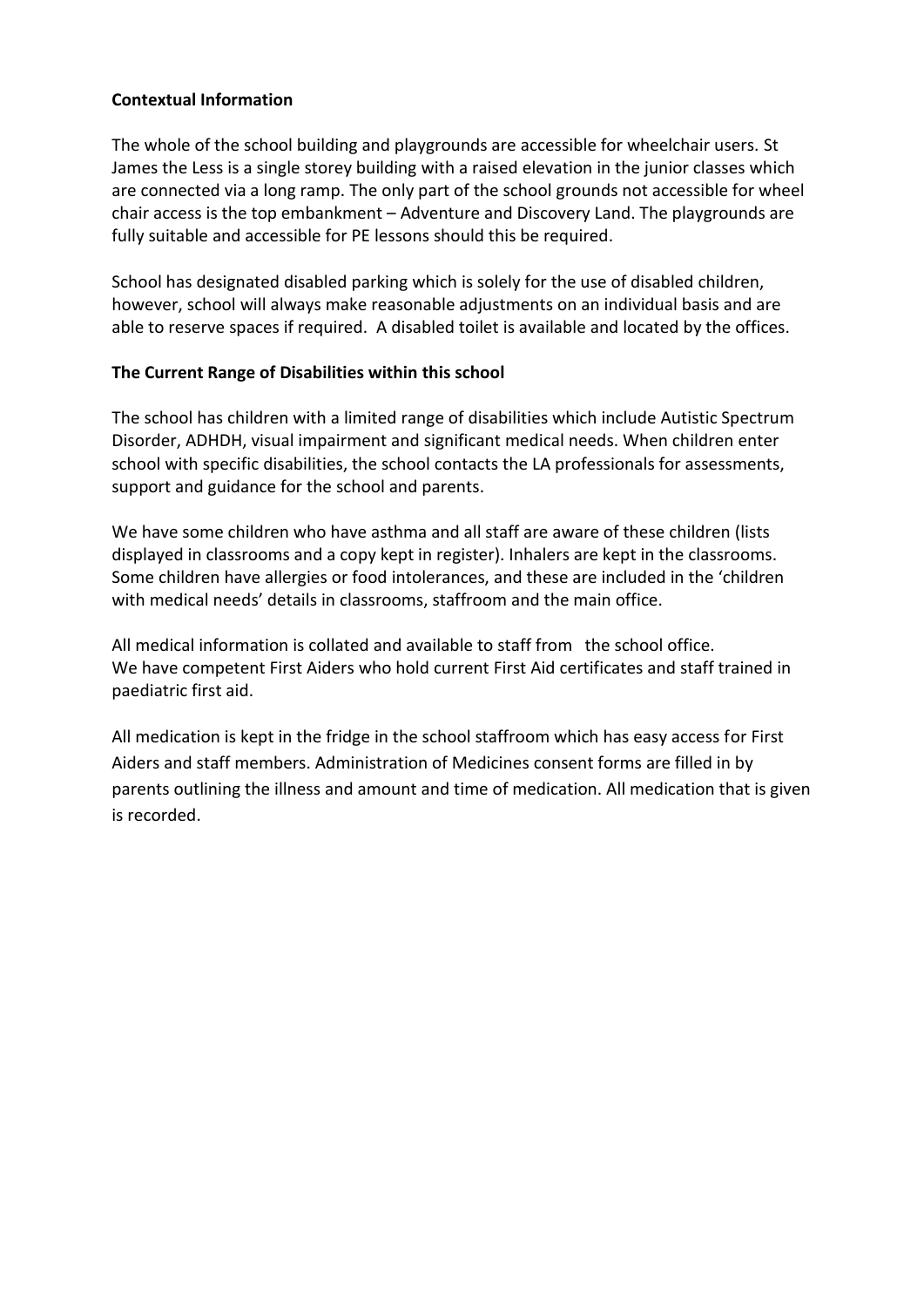# **Accessibility Plan 2018-21**

**Strand 1**: Increasing the extent to which disabled pupils can participate in the School Curriculum.

| <b>TASK</b>                                                                                                                   | <b>ACTIONS</b>                                                                                    | TEAM(S)<br><b>RESPONSIBLE</b>                                  | <b>TIMESCALE</b>           | <b>MONITORING</b>                             | <b>OUTCOMES</b>                                                            |
|-------------------------------------------------------------------------------------------------------------------------------|---------------------------------------------------------------------------------------------------|----------------------------------------------------------------|----------------------------|-----------------------------------------------|----------------------------------------------------------------------------|
| Annual Review/audit<br>of resources for<br>delivery of National<br>Curriculum for<br>inclusivity, especially<br>outdoor areas | Purchase any new<br>resources to broaden<br>inclusivity for all<br>groups esp disabled<br>pupils. | <b>Subject Leaders</b>                                         | 2018-21<br>(annual review) | Subject Leaders                               | All groups of children<br>have improved access<br>to equipment.            |
| Examine the<br>attainment of pupils<br>with a disability.<br>Implement any<br>interventions.                                  | Tracking of pupil<br>progress especially<br>for disabled.<br>Interventions put into<br>place      | SLT, assessment co-<br>ordinator and<br>inclusion co-ordinator | 2018-21                    | Half termly by<br>assessment co-<br>ordinator | Children with a<br>disability make age<br>related expectation<br>progress. |

**Strand 2:** Improving Access to the Physical Environment

| <b>TASK</b>          | <b>ACTIONS</b>        | TEAM(S)            | <b>TIMESCALE</b> | <b>MONITORING</b>      | <b>OUTCOMES</b>        |
|----------------------|-----------------------|--------------------|------------------|------------------------|------------------------|
|                      |                       | <b>RESPONSIBLE</b> |                  |                        |                        |
| Outdoor provision to | High visibility rails | Resources          | 2016-19          | Improved outdoor       | Pupils able to access  |
| accommodate          | around windows        | Committee          |                  | provision and access   | outdoor provision      |
| disabled pupils      |                       |                    |                  |                        |                        |
| Annual Review/audit  | Purchase any new      | Subject Leaders    | 2018-21          | <b>Subject Leaders</b> | All groups of children |
| of resources         | resources to broaden  |                    | (annual review)  | Termly - Health and    | have improved          |
| outdoors including   | inclusivity for all   |                    |                  | Safety LCC             | access to outdoor      |
| access to Adventure  | groups esp disabled   |                    |                  | Site Supervisor        | resources.             |
| and Discovery Land   | pupils.               |                    |                  | Headteacher            |                        |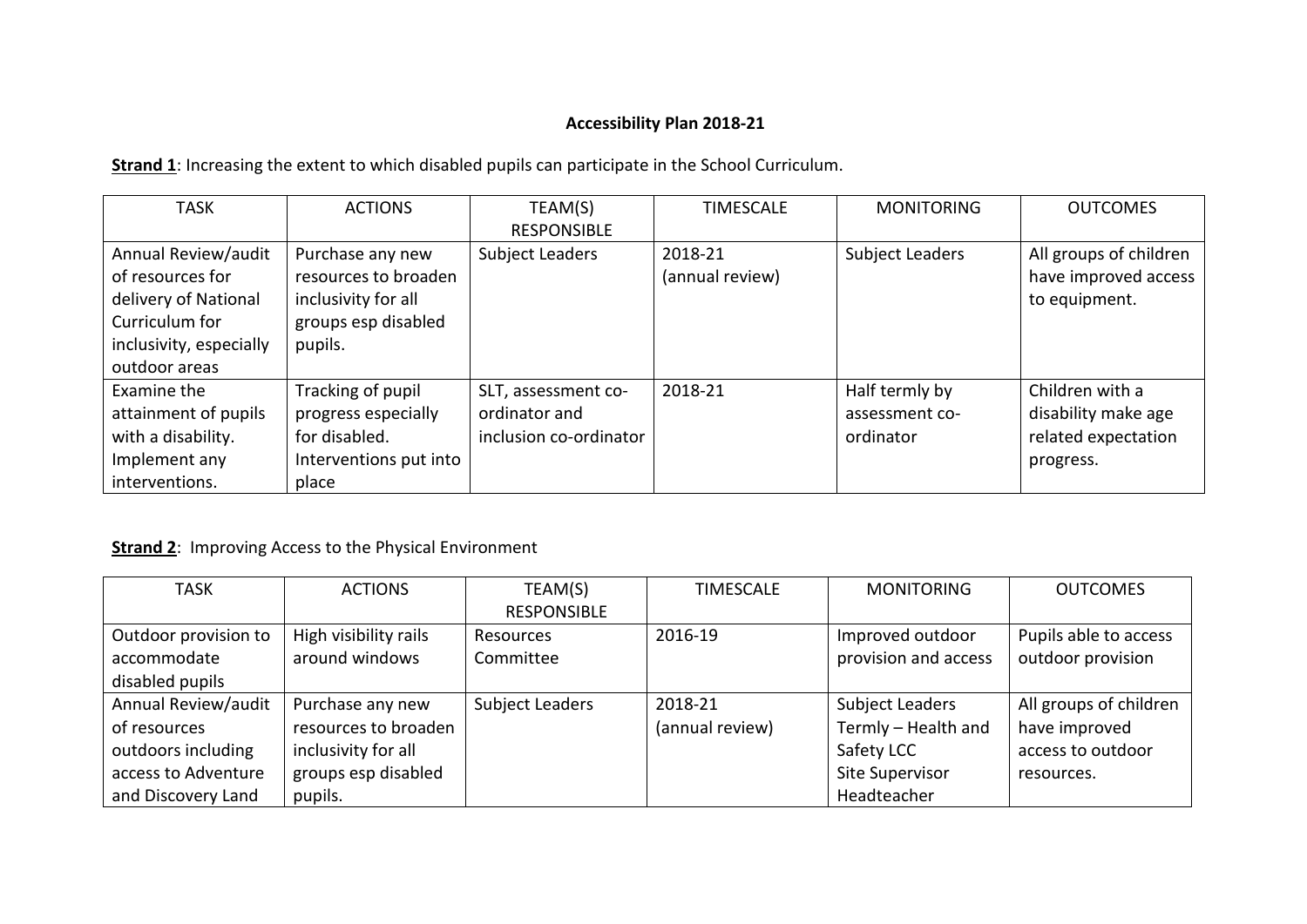| <b>TASK</b>                                                                                                                                         | <b>ACTIONS</b>                                                                                                                                                         | TEAM(S)<br><b>RESPONSIBLE</b>      | <b>TIMESCALE</b> | <b>MONITORING</b>                                                                     | <b>OUTCOMES</b>                                                               |
|-----------------------------------------------------------------------------------------------------------------------------------------------------|------------------------------------------------------------------------------------------------------------------------------------------------------------------------|------------------------------------|------------------|---------------------------------------------------------------------------------------|-------------------------------------------------------------------------------|
| Seek opinions of<br>parents to consider<br>info such as:<br>homework, times<br>tables, worksheets,<br>marking and<br>feedback, notices<br>and tests | Parental surveys,<br>new data collection<br>sheets to include<br>section on whether<br>parents, carers or<br>pupils need access<br>to information in<br>other formats. | Office staff to inform<br>staff    | 2018-21          | Parents, carers<br>receiving<br>information in<br>appropriate form for<br>their needs | Better access of<br>information for<br>disabled parents,<br>carers or pupils. |
| Staff Training if<br>needed for visually<br>impaired or any<br>other disability                                                                     | Advisory support or<br>SEN support                                                                                                                                     | SLT and all staff<br>including TAs | When needed      | Training monitored<br>by headteacher                                                  | Staff receive<br>appropriate<br>support/training if<br>needed                 |

| Strand 3: Information for Disabled Pupils which is provided in Writing for Pupils who are not disabled |  |  |  |
|--------------------------------------------------------------------------------------------------------|--|--|--|
|--------------------------------------------------------------------------------------------------------|--|--|--|